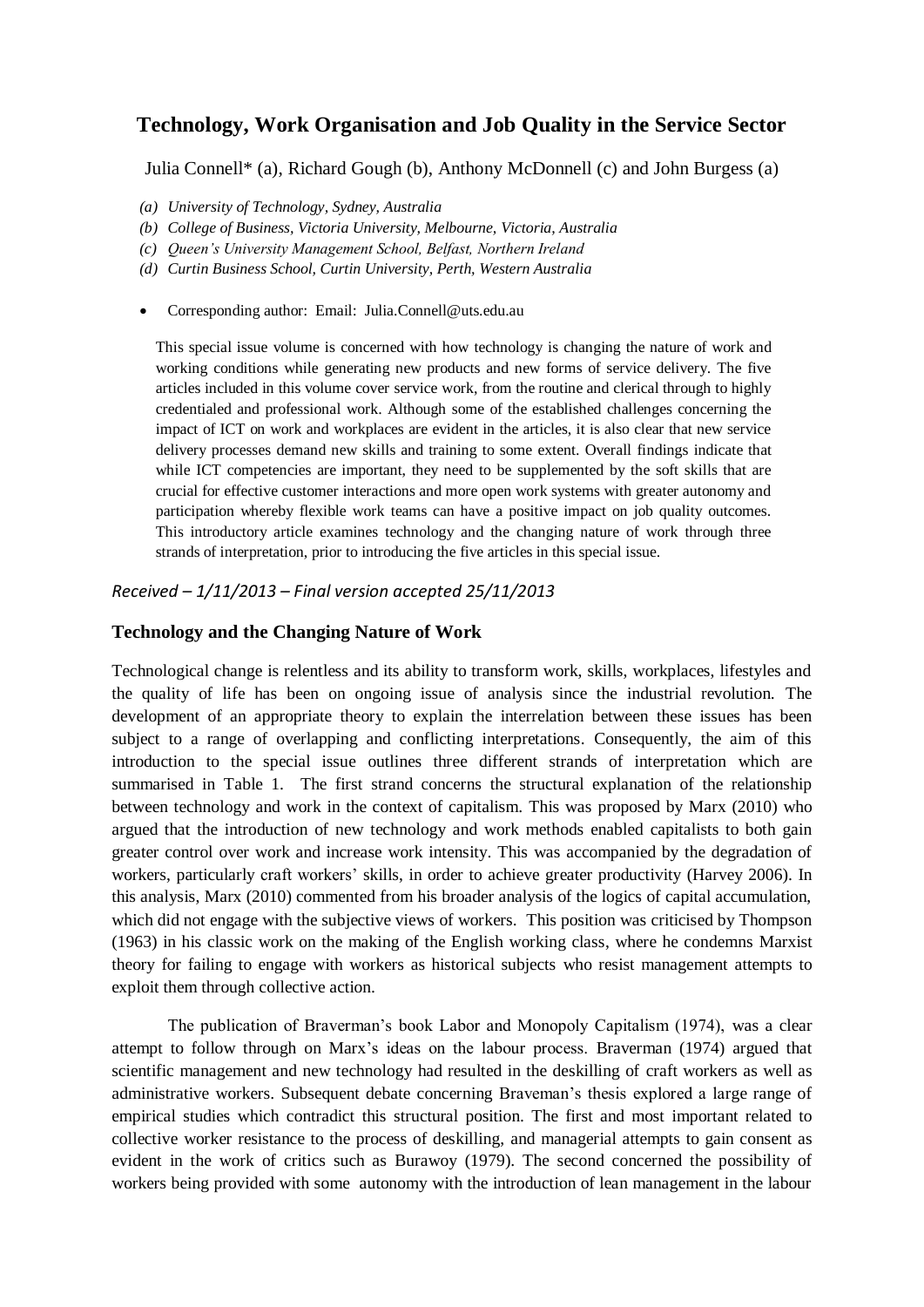process to improve efficiency and quality as distinct from deskilling, was defined by Adler (1994) as Democratic Taylorism. Thirdly, a range of studies provide examples of upskilling occurring in a range of workplaces by granting employees greater autonomy with the introduction of new digitally controlled technologies (Boreham et al 2008). Such views have been evident since the 1970s in experiments arising from the socio-technical tradition in the Industrial Democracy project in Norway (Thorsrud and Emery 1970). This approach culminated in the so-called high performance work systems (HPWS) approach in manufacturing which promoted the idea that employee shop floor participation led to greater organizational performance (Appelbaum et al 2000). HPWS research has been abundant since the term was conceived and frequently situated within the human resource management (HRM) literature (for example, Way 2002; Combs et al 2006; Boxall & Macky 2009; Posthuma et al 2013).

A more far reaching variant of issues concerning upskilling and autonomy for workers is apparent in the work of Castells (1996, 1997 and 1998) in his trilogy on the Information Age, which claims that the interaction of ICT and organisational structures, work and skills has led to new flat and flexible network organisations with information occupations, where knowledge is continually updated (Doogan 2009). Such views have been criticised by Boreham Parker, Thompson and Hall (2008) and Doogan (2009), who have argued that the evidence of such change is lacking with regard to lower skilled occupations and that the potential of technology for democratic control is lacking. Such views are also technologically determinist in the way they present the future of work (Boreham et al 2008). Possibly the term 'flexible capitalism', which refers to workers being asked to behave nimbly, be open to change on short notice, to take risks and be less dependent on regulations and formal procedures, encompasses more of these situations (Sennett 2011).

The second strand of interpretation concerns the relationship between new technology and work and concerns the introduction of new technology in the workplace alongside the context of industry and national level institutional arrangements with regard to industrial relations, training and occupational structures. These arrangements have recently been discussed with regard to debates on the Varieties of Capitalism literature (Bosch et al 2009). Such recognition of national level institutional arrangements recognise how different forms of work organisation **and** levels of skill are possible, for example, with ICT in health advice concerning nurses in call centres in UK, Australia and Sweden (Russell 2012). In countries such as Sweden, unions supported by expert advisors and local union delegates have been involved in safer work organisation and employee participation in work with new technologies (Sandberg 2013). Such engagement can lead to changes to the form of technology to allow for greater employee discretion and the use of skill. For instance, in Sweden, nurses in call centres do not have to follow scripts which structure their responses in answering patient calls, whereas nurses in Australia have to use such technology (Russell 2012).

The third strand of the debate, social constructivism, also concerns new technology and work, and centres on the continuum from technological determinism to the use of technology, arising from how it is viewed by individuals and groups "in use" (Sandall 2013; Boreham et al 2008). In medical sociology, the definition of the meaning and use of technology is described as 'technology in use' (Timmermans and Berg 2003). Such social constructionist views about the use of technology can be seen as purely localised to a workplace and views of the actors. This particularism can mean that who wins and who loses amongst, for instance, workers and managers is not addressed (Boreham et al 2008) The impact of national institutions such as industry level collective bargaining and occupational training in Germany can influence the nature of the relationship of work roles with new technology (Thelen 2004). However, case studies can reveal how, in subtle (and not so subtle) ways, workers actually use technology and, in so doing, resist managerial attempts to control them. For instance, in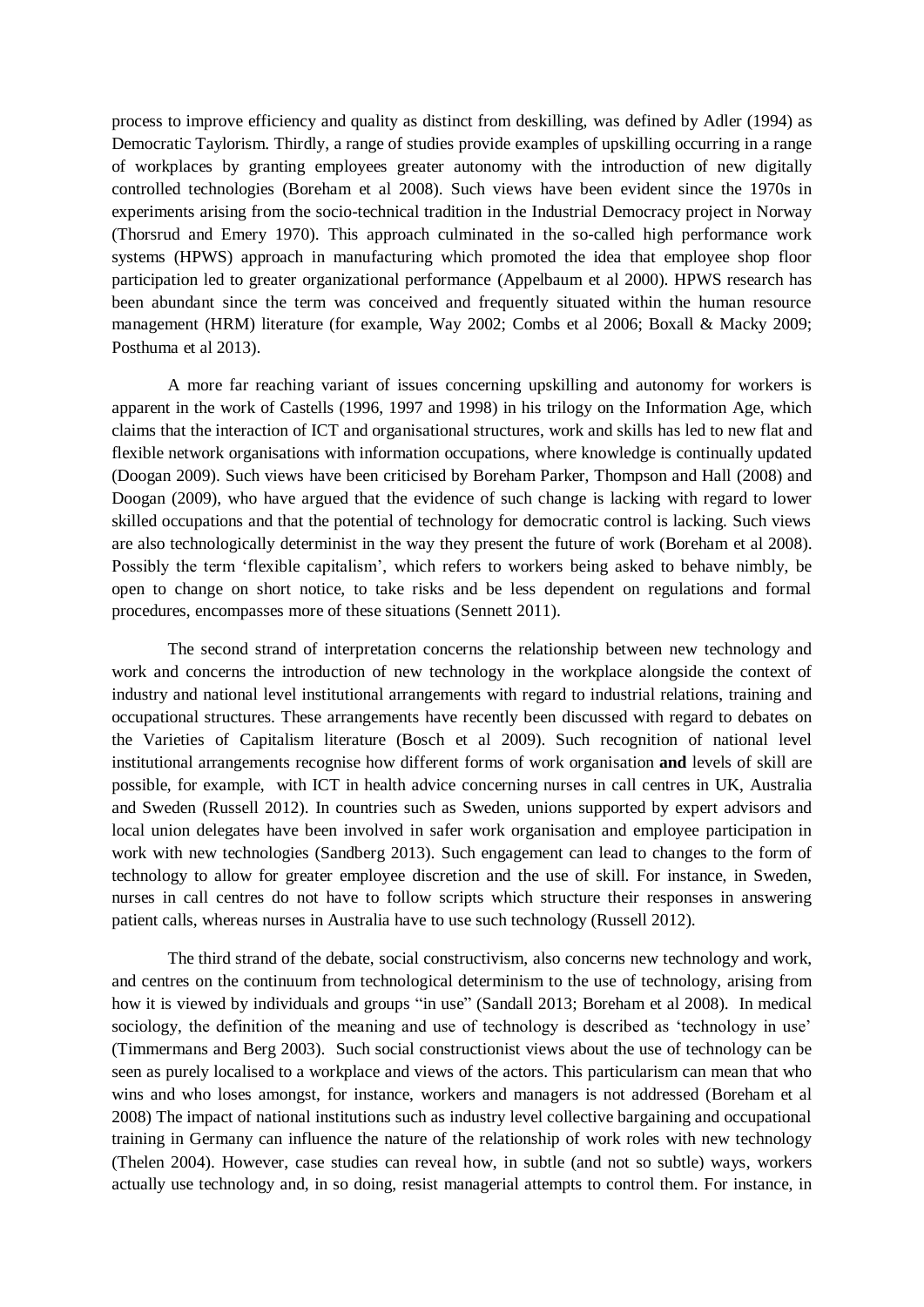the case of the use of algorithms in responding to patients on line, Australian nurses have overridden the technology and personalised the interaction with patients (Russell 2012).

An analysis of these three perspectives indicates that an effective understanding of the interaction between work and new technology emphasises the need to combine (in a critical manner) the 'technology in use' perspective with the political economy views of labour process theorists. The articles included in this volume present research that considers the dynamics related to national institutional contexts concerning economics, labour-management relations and occupational structures providing a structural understanding of the various case studies.

### **Overview of the Volume**

In this special issue volume, the contributors consider how technology is changing the nature of work and working conditions, and how it impacts on core job attributes such as training and careers, and on other aspects of work linked to job quality such as job satisfaction. The five articles cover service work, from the routine and clerical through to highly credentialed and professional work. The advent of mobile communications technology has allowed work and organisations to be reconstructed; and for workplaces and work relationships to be altered. Consequently, it is no surprise that call centres feature in four of the five articles since they have been set up across all industries and occupations enabling services to be delivered in new ways and in new locations (Burgess and Connell 2004). Not only have organisations restructured their front and back office operations, they can now relocate service delivery to remote locations. This means that the services sector has been subject to the same structural challenges and adjustments that, in the past, have been the provenance of the manufacturing sector. Not only have new workplaces been generated, but service jobs can now be redesigned, outsourced and offshored to locations removed from the service organisation and the consumer (Karmarkar 2004; Mattarelli & Tagliaventi 2012)

ICT has facilitated the development of new products, new forms of service delivery and the restructuring of services across all sectors (Abreu et al 2010). Call centres are the major manifestation of the restructuring of service delivery through the bundling of services and their delivery through external service centres. Service delivery can be standardised, mass produced and operate on a continuous basis through call centres that are removed from the organisation through outsourcing and offshoring. ICT has also generated new products and processes such as online shopping and social networking. Thus, traditional service industries from retailing through to ticketing are being transformed. In addition, professional services can be restructured in terms of service delivery and work organisation from architectural design through to accounting services. In this volume, the contributors discuss how ICT has impacted on work (job design, job skills), the conditions of work (autonomy, work intensity) and the quality of work (satisfaction, relations at work, work life balance). These are the core issues in the analysis of labour process. The five articles examine recurring themes concerning issues of control, autonomy, job satisfaction and management models within the context of call centres, health, nursing and software services.

#### **Organisation of the Volume**

The first article in this volume by Gough, Ballardie and Brewer contributes to an understanding of the interconnections between new digital technologies, the work of nurses and their professionalisation, particularly in relation to theoretical debates about technology and the shaping of skill sets and work processes associated with patient care. The nurses studied were under continuous pressure to increase the number of patient discharges to meet state government key performance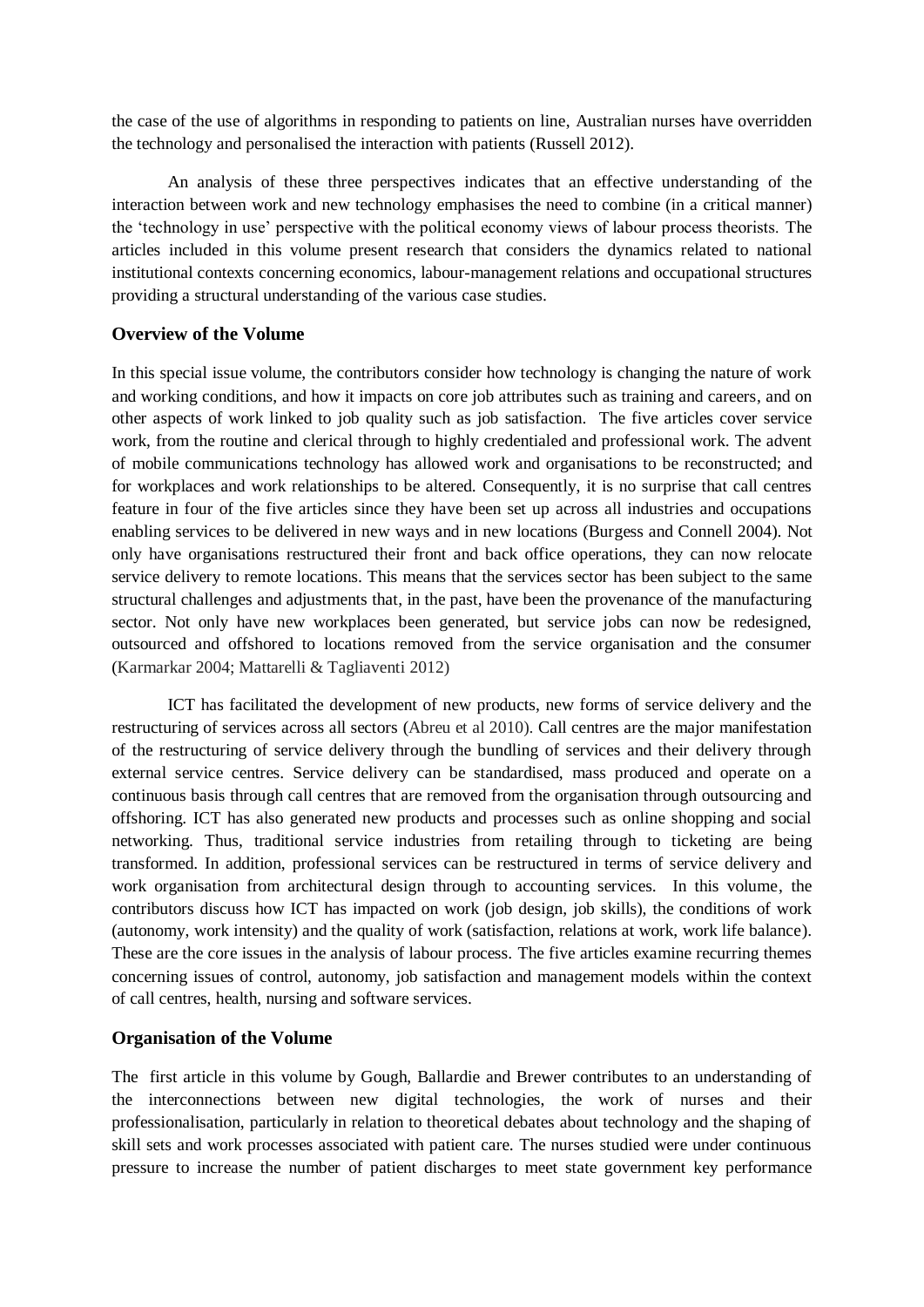indicators (KPIs). In Victoria, the nurses union, the Australian Nurses Federation, achieved improved nurse-patient ratios following a strong industrial campaign in 1999-2000. However, pressure to increase the number of discharged patients and bed occupancy rates by 100 per cent meant that nurses remained stressed. Differentiating between clinical and information technologies and the specific contexts within which they were employed (high/low dependency wards; teaching/non-teaching hospitals) revealed the complexities and variability of the relationship between nurses and new technologies. In both high and low dependency wards, the use of highly sophisticated clinical technology made the work of nurses easier and quicker. The use of this 'freed-up time', in the context of increasing patient flow rates, was diverted to processing more patients and to using computers, rather than time spent directly with patients. However, findings indicated that the introduction of new Information Technology systems, without any consultation with nurses as end-users, resulted in both increased nursing workloads and a shift to less direct patient interaction.

The second article by De is also located in the health sector, but examines the challenges of professional service delivery through call centres. Call centres not only allow for the delivery of routine services, they also support the delivery of complex services in the professional care sector (Russell 2012). De examines the role of the manager in a professional service delivery environment, that of nursing services. Here, the manager has to reconcile the demands of service delivery models through ICT platforms, with the professional standards required for the provision of nursing services. Using a health care call centre as a case study, De demonstrates the tension of delivering services efficiently and effectively. The demands for standardised and efficient service delivery have to be reconciled with the requirements of an autonomous professional health care model of detailed consultation while accommodating the different needs of patients. The manager not only has to reconcile and negotiate a process for dealing with the competing demands of professional service delivery, there is also the need to train professionals to deliver services through an ICT medium. The findings suggest that strategic HRM practices are necessary to support the professional workforce in adapting to an ICT delivery environment.

The next article by Sardeshmukh and Srinivasen examines the software services sector in India, a new and growing sector with challenges that concern employee turnover and retention. Call centre service delivery is a relatively recent and growing process that has impacted on all sectors. ICT development has also seen the emergence of new products and sectors such as the software development sector that supports and drives new products and processes. In turn, the software sector utilises call centre arrangements to deliver and maintain products. It has the features of being new, of possessing all the challenges linked to ICT-based service delivery and, in this case, being remote from core markets based in North America and Europe. This article conceptually examines the impact of extensive and intensive ICT-based working environments on employment conditions and work life balance outcomes for employees. The article concerns a conceptualisation of software service engagements in terms of duration, complexity, frequency and the degree of discretion afforded to call centre operatives. Into this mix should be added spatial and cultural distance. Specifically, customers are remote from the call centres and based in different countries, while for the call centre operatives there are the pressures on work life balance that are normally associated with continuous production. These concern evening and weekend work and, on top of these pressures are the demands of the intensive service delivery model associated with call centres. The authors argue that, one way to alleviate the stress and fatigue of operatives is to extend customer interactions and enhance employee autonomy as this will not only lead to more effective engagement, but will also assist in reducing the tension and fatigue associated with the job and support work life balance. The workplace model and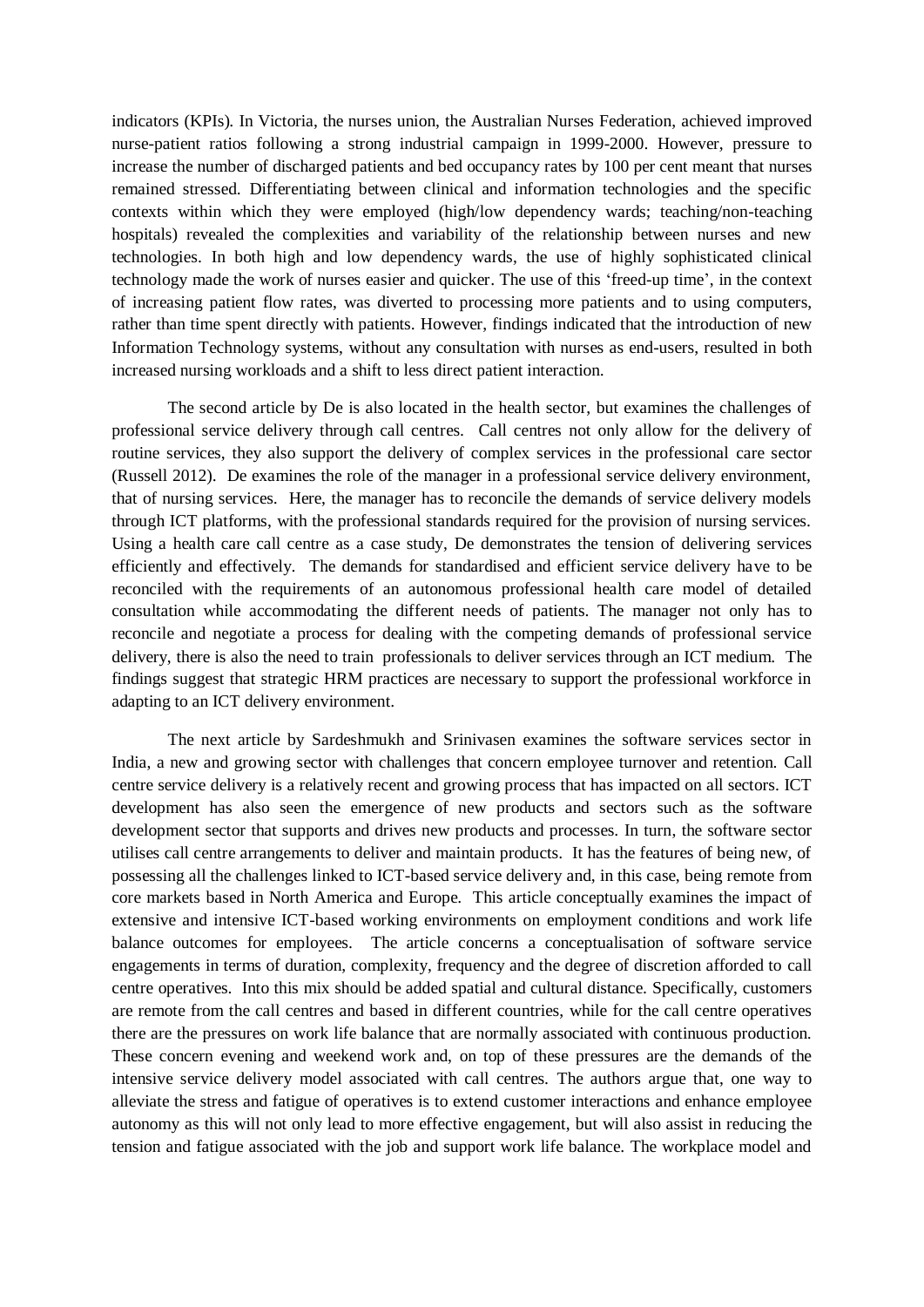the style of management were shown to have an impact on the job quality of employees and, in turn, to impact on key variables such as trust and commitment.

The fourth article by Hannif, Connell, McDonnell and Burgess examines training and development initiatives, how employees access training and development, and whether call centres support career development. Many of the earlier "sweatshop" reviews of call centres (Taylor & Bain 1999) highlighted deskilling, extensive managerial control, high staff turnover and minimal career opportunities. As the call centre sector has expanded and evolved, the diversity of work and the need for training programs around not only ICT use, but soft skills, has also developed (Grugulis & Vincent 2009). Using both qualitative and quantitative methods, these issues are examined within ten Australian call centres of varying size from various sectors. Two thirds of respondents stated that they intended to develop a career in the industry and seven in ten reported that they believed there were promotional opportunities emerging in their current organisation. Despite these findings, the evidence also suggests that more needs to be done both to create coherent career paths and to establish structured, accredited training programs for call centre employees as it was found that training programs were often informal, ad hoc and internally provided, not linked to industry recognised qualifications and were not accredited.

The final article in this volume by Hannif, Cox and Almeida examines how management style, workplace relationships and ICT influence job quality outcomes in call centres. Through the examination of two call centres, they highlight contrasting cases of managerial styles and workplace organisation. With regard to the first case study, *Govtcall*, it was found that management systems were ICT driven, calls were heavily scripted, there were extensive controls and KPI driven work process removed employee autonomy, reduced team work and team-based learning, and impacted negatively on job satisfaction. Employment conditions were stressful and control mechanisms were found to be coercive. In *Govtcall,* the managerial style and approaches to employees had a negative impact on job satisfaction, increased their work stress and resulted in limited trust in management. In contrast, concerning the second case study, *Marketplus*, the operatives and the teams were accorded greater autonomy, there was an open door style of participatory management and employers were satisfied with their job and had trust in management. Operatives were committed to the organisation and there was recognition for individual and team performance. Thus, it was concluded that management systems are important, and the way that they harness ICT can have a major impact on organisational and employee well-being.

#### **Conclusions**

In summary, this volume highlights how ICT has transformed work and work organisation while generating new products and new forms of service delivery. Traditional challenges and debates concerning the impact of ICT on work and workplaces are evident. New service delivery processes have developed that, in turn, demand new skills and training and allow for the outsourcing and offshoring of service delivery. Lloyd and Payne (2009) argue that, within this context, there is a need for a thorough debate concerning what is meant by a skilled job in an expanding service sector economy. ICT can support work systems that are driven by intensive monitoring, controlled service delivery and tightly regulated work teams. The evidence presented here suggests a downside to these arrangements in terms of employee turnover, trust and job quality. Thus, several authors recommended the introduction of more open systems with greater autonomy and participation whereby flexible work teams can have a positive impact on job quality outcomes. In terms of training, the case studies demonstrate that ICT competencies are important, but they need to be supplemented by the soft skills that are crucial for effective customer interactions.

A number of the scenarios outlined in these articles support the disconnected capitalism thesis (DCT) proposed by Thompson (2003; 2013). The DCT central argument proposes that there is growing divergence between employer objectives in the work and employment spheres as workers are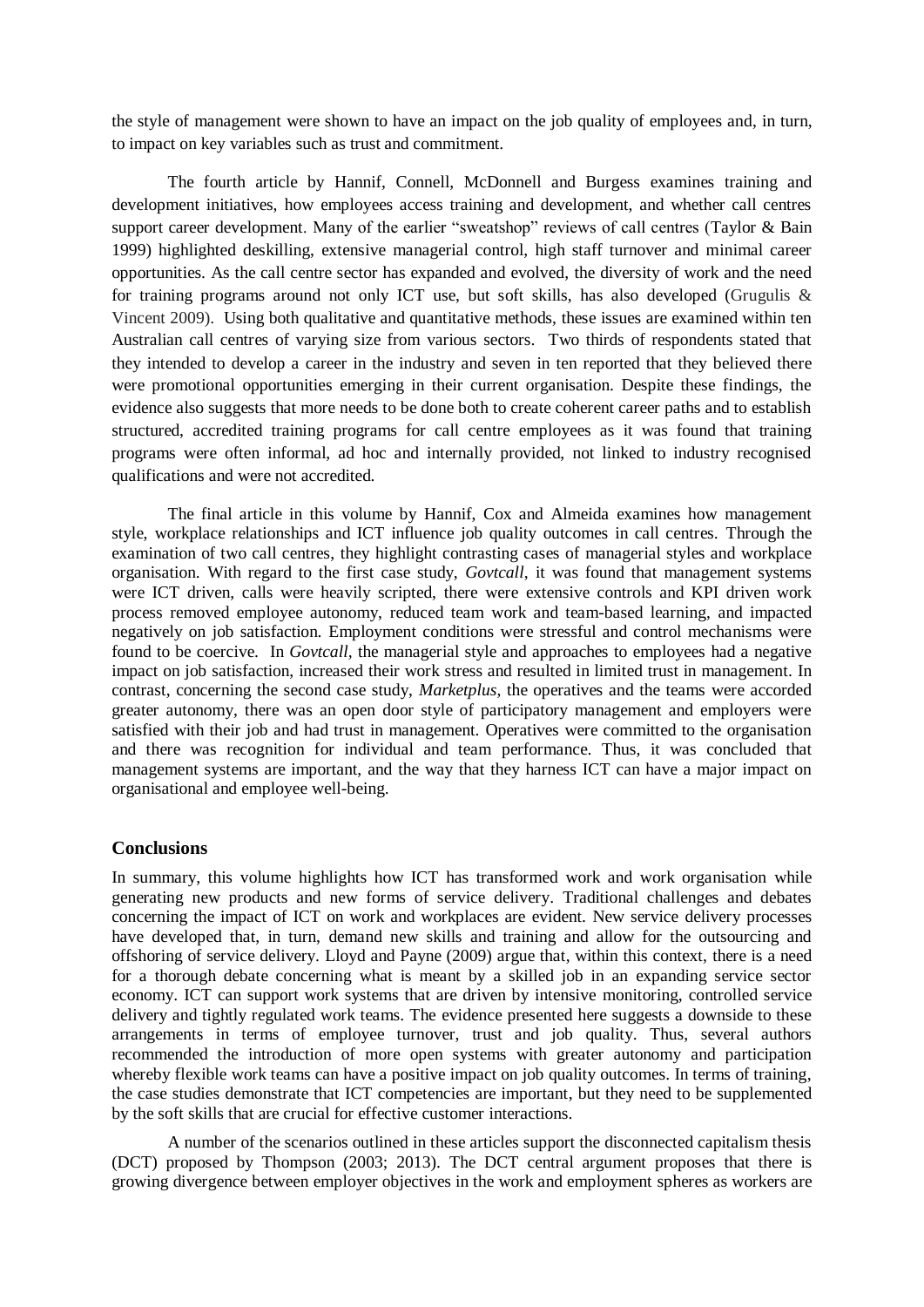being asked to invest more of themselves (effort, commitment and new aspects of labour power such as emotions) at work, "yet employers are retreating from investment in human capital, which is manifest in declining security, career ladders and the like" (Thompson 2013:473). The continuing advances in ICT and new forms of service delivery call for ongoing research into the relationships between ICT platforms, where there is a balancing of service delivery needs (standardisation, short engagements) and the requirements of professional services and management systems concerning autonomy, training and development and service engagements/career prospects. Alongside this, it is proposed that the need for a thorough debate concerning what is meant by a skilled job in the expanding service sector economy (Lloyd & Payne 2009) will require the attention of researchers in this field for some time to come.

#### **Notes on editors**

Dr Julia Connell is Director of Researcher Development and Training, University of Technology, Sydney. She has published widely on the topics of change, employment and workplace related issues. Current research includes a focus on vulnerable workers and precarious jobs; the quality of work and industry clusters, knowledge sharing and competitive advantage.

Dr Richard Gough is a senior lecturer at the College of Business, Victoria University in Melbourne, Victoria. His research interests are in the areas of the sociology of labour markets, contemporary employment models, life transitions of employees and the welfare state, sustainable workplace change, quality of work and innovative work systems in the health sector, the future of unionism and workplace bargaining.

Dr Anthony McDonnell is a Reader in Management at Queen's University Management School in Belfast, Northern Ireland. His primary research interest is on the HRM and employment relations practices of multinational companies across different host contexts. Within this area, he is particularly interested in how multinational companies manage their global talent.

Dr John Burgess is a Professor of HRM, School of Management, Curtin Business School, Curtin University, Western Australia. His research interests include the HR practices of multinational enterprises; workplace partnerships and workplace participation and job quality development programmes.

The special issued editors would like to thank the editors of the journal for their support and encouragement; the referees of the articles for their constructive reviews and Glenda Winsen for her editorial support.

#### **References**

- Abreu, M, Grinevich, V, Kitson, M and Savona, M (2010) 'Policies to enhance the 'hidden innovation 'in services: evidence and lessons from the UK' *The Service Industries Journal*, *30*(1), pp. 99- 118.
- Adler, P (1994) "Democratic Taylorism": the Toyota Production System at Nummi', Chapter 11, in S. Babson (ed.) *Lean Work: Empowerment and Exploitation on the Global Auto Industry*, Wayne State University Press: Detroit.
- Appelbaum, E, Bailey, T, Berg, P and Kalleberg, A (2000) *Manufacturing Advantage*, *Why High Performance Work Systems Pay Off*, New York: Cornell University Press.
- Boreham, P, Parker, R, Thompson, P and Hall, R (2008) *New Technology@Work*, London: Routledge.
- Bosch, G, Lehndorff, S and Rubery, J (2009) *European Employment Models in Flux: A Comparison of Institutional Change in Nine European Countries*, Basingstoke: Palgrave MacMillan.
- Boxall, P and Macky, K (2009) 'Research and theory on high‐performance work systems: progressing the high‐involvement stream' *Human Resource Management Journal*, *19*(1), pp. 3-23.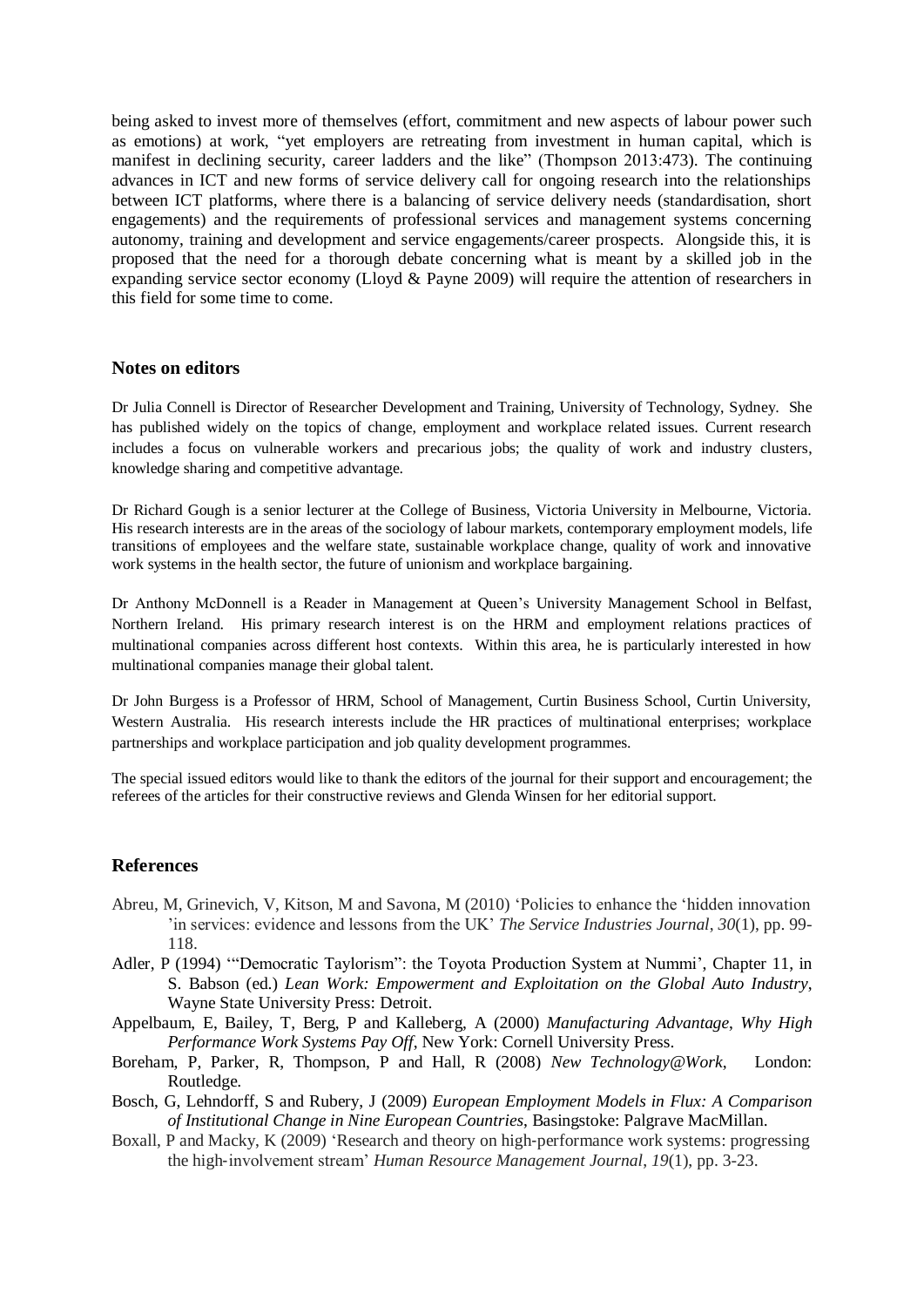- Braverman, H (1974) *Labor and Monopoly Capital, the Degradation of Work in the Twentieth Century*, New York: Monthly Review Press.
- Burawoy, M (1979) *Manufacturing Consent, Changes to the Labour Process Under Monopoly Capitalism*, Chicago: University of Chicago.
- Burgess, J and Connell, J (2004) 'Emerging Developments in Call Centre Research *Labour and Industry,* 14, 3, pp. 1–13.
- Castells, M (1996) *The Information Age: Economy, Society and Culture* Vol. I: The Rise of the Network Society. Cambridge MA. Oxford UK: Blackwell Publishers
- Castells, M (1997) *The Information Age: Economy, Society and Culture* Vol. II: The Power of Identity, Malden MA. Oxford UK: Blackwell Publishers
- Castells, M (1998) *The Information Age: Economy, Society and Culture* Vol. III: End of Millennium. Malden MA. Oxford UK: Blackwell Publishers
- Combs, J, Liu, Y, Hall, A and Ketchen, D (2006) 'How much do high‐performance work practices matter? A meta‐analysis of their effects on organizational performance' *Personnel Psychology*, *59*(3), pp. 501-528.
- Doogan, K (2009) *New Capitalism? The Transformation of Work*, Cambridge: Polity Press.
- Grugulis, I and Vincent, S (2009) 'Whose skill is it anyway? Soft skills and polarization' *Work, Employment and Society*, 23(4), pp. 597-615.
- Harvey, D (2006) *The Limits to Capital*, London and New York: Verso.
- Karmarkar, U (2004) 'Will you survive the services revolution?' *Harvard Business Review*, viewed 2 November 2013:

[http://www.u.arizona.edu/~jlzhao/SIRE/Uday%20Kamarkar%20HBR%20Services%20Revol](http://www.u.arizona.edu/~jlzhao/SIRE/Uday%20Kamarkar%20HBR%20Services%20Revolution.pdf) [ution.pdf](http://www.u.arizona.edu/~jlzhao/SIRE/Uday%20Kamarkar%20HBR%20Services%20Revolution.pdf)

- Lloyd, C and Payne, J (2009).' 'Full of sound and fury, signifying nothing' interrogating new skill concepts in service work—the view from two UK call centres' *Work, Employment and Society*, *23*(4), pp. 617-634.
- Marx, K. (2010), Capital, A Critical Analysis of Capitalist Production Vol.1-III, London: Lawrence and Wishart Electronic Books.
- Mattarelli, E and Tagliaventi, MR (2012) 'How Offshore Professionals' Job Dissatisfaction Can Promote Further Offshoring: Organizational Outcomes of Job Crafting' *Journal of Management Studies,* doi: 10.1111/j.1467-6486.2012.01088.x
- Posthuma, RA, Campion, MC, Masimova, M and Campion, MA (2013) 'A High Performance Work Practices Taxonomy Integrating the Literature and Directing Future Research' *Journal of Management*, *39*(5), pp. 1184-1220.
- Russell, B (2012) 'Professional call centres, professional workers and the paradox of the algorithm: the case of telenursing' *Work, Employment and Society*, *26*(2), pp. 195-210.
- Sandall, J (2013) 'Medical Technologies' in J Gabe and LF Monaghan (eds.) *Key Concepts in Medical Sociology*, Second Edition, Sage: London.
- Sandberg, A (2012) *Nordic Lights: Work, Management and Welfare in Scandinavia*, Stockholm: Bokus.
- Sennett, R (2011) *The Corrosion of Character: The personal consequences of work in the New Capitalism*, WW Norton and Company: Google E-Book.
- Taylor, P and Bain, P (1999) 'An assembly line in the head': work and employee relations in the call centre' *Industrial Relations Journal*, 30(2), 101-117.
- Thelen, K (2004) *How Institutions Evolve: The Political Economy of Skills Germany, Britain, the United States and Japan*, Cambridge: Cambridge University Press.
- Thompson, EP (1963 *The Making of the English Working Class*, New York: Vintage.
- Thompson, P *(*2003*).* 'Disconnected capitalism: or why employers can't keep their side of the bargain*' Work, Employment and Society,* 17**:** *2*, pp. *359*–*378*.
- Thompson, P (2013) 'Financialization and the workplace: extending and applying the disconnected capitalism thesis' *Work, Employment and Society*, 27(3), pp. 472-488.
- Thorsrud, E and Emery, FE (1970) 'Industrial democracy in Norway' *Industrial Relations: A Journal of Economy and Society*, 9(2), 187-196.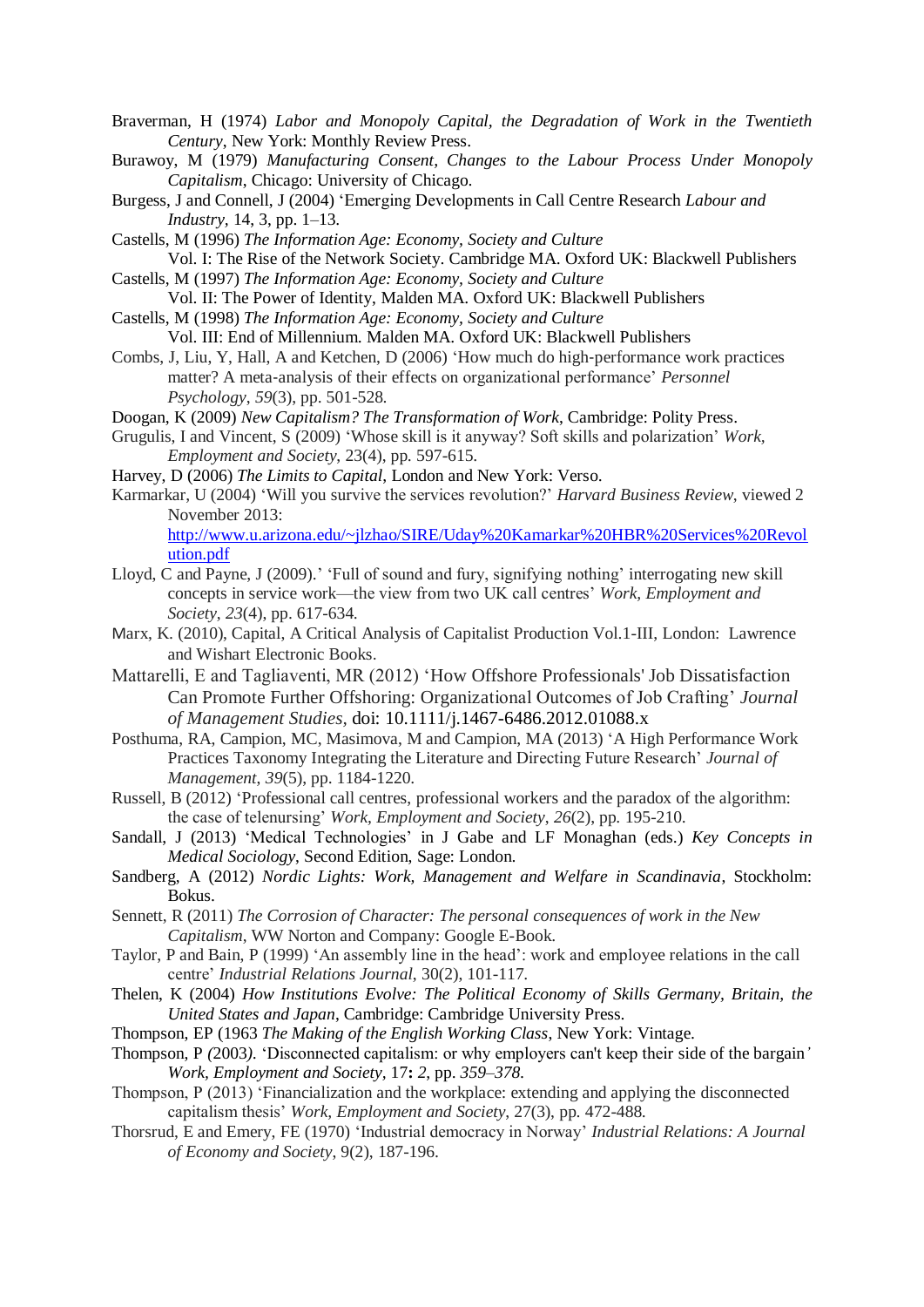Timmermans, S and Berg, M (2003) 'The Practice of Medical Technology' *Sociology of Health and Illness,* Number 5, Silver Anniversary Issue, pp. 97-114.

Way, SA (2002) 'High performance work systems and intermediate indicators of firm performance within the US small business sector' *Journal of Management,* 28(6), pp. 765-785.